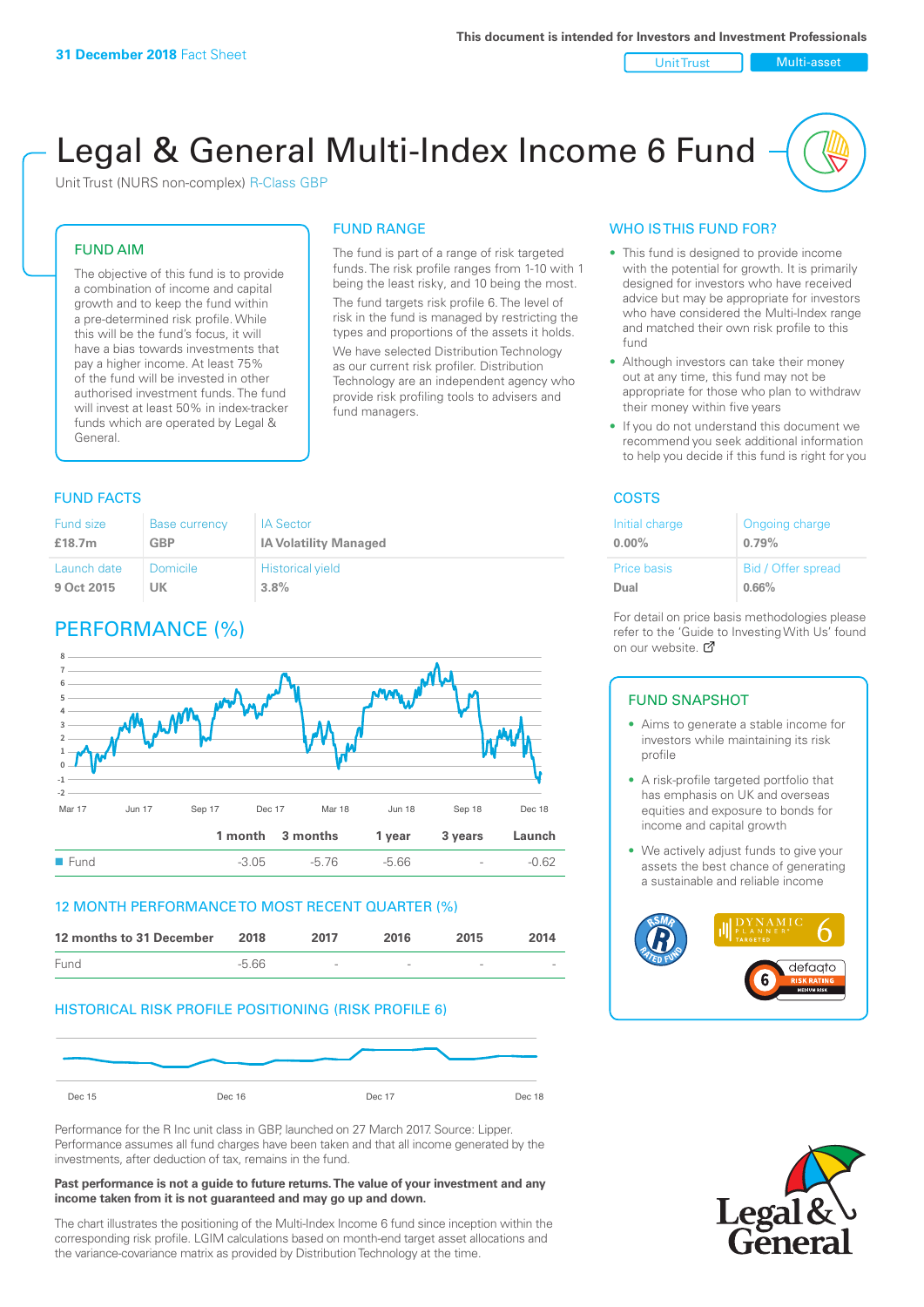# Legal & General Multi-Index Income 6 Fund

Unit Trust (NURS non-complex) R-Class GBP

# PORTFOLIO BREAKDOWN

All data source LGIM unless otherwise stated. Totals may not sum due to rounding.





# FUND MANAGERS

The fund managers have responsibility for managing the multi-index fund range. They are part of the Multi-Asset Funds (MAF) team in LGIM. This team focuses on designing and managing multi-asset funds that are tailored to match the specific objectives of various client types. The team sits within a wider Asset Allocation team which combines both depth of experience with a broad range of expertise from different fields, including fund management, investment consulting and risk management roles.

# TOP 10 HOLDINGS (%)

| <b>L&amp;G UK Index Trust</b>                                    | 10.0 |
|------------------------------------------------------------------|------|
| iShares UK Dividend UCITS ETF                                    | 9.0  |
| L&G Emerging Markets Government Bond (Local Currency) Index Fund | 8.1  |
| L&G Emerging Markets Government Bond (US\$) Index Fund           | 8.1  |
| L&G US Index Trust                                               | 6.6  |
| L&G High Income Trust                                            | 5.7  |
| L&G Global Emerging Markets Index Fund                           | 5.5  |
| L&G European Index Trust                                         | 5.4  |
| <b>L&amp;G Pacific Index Trust</b>                               | 5.3  |
| <b>L&amp;G UK Property Fund</b>                                  | 4.3  |